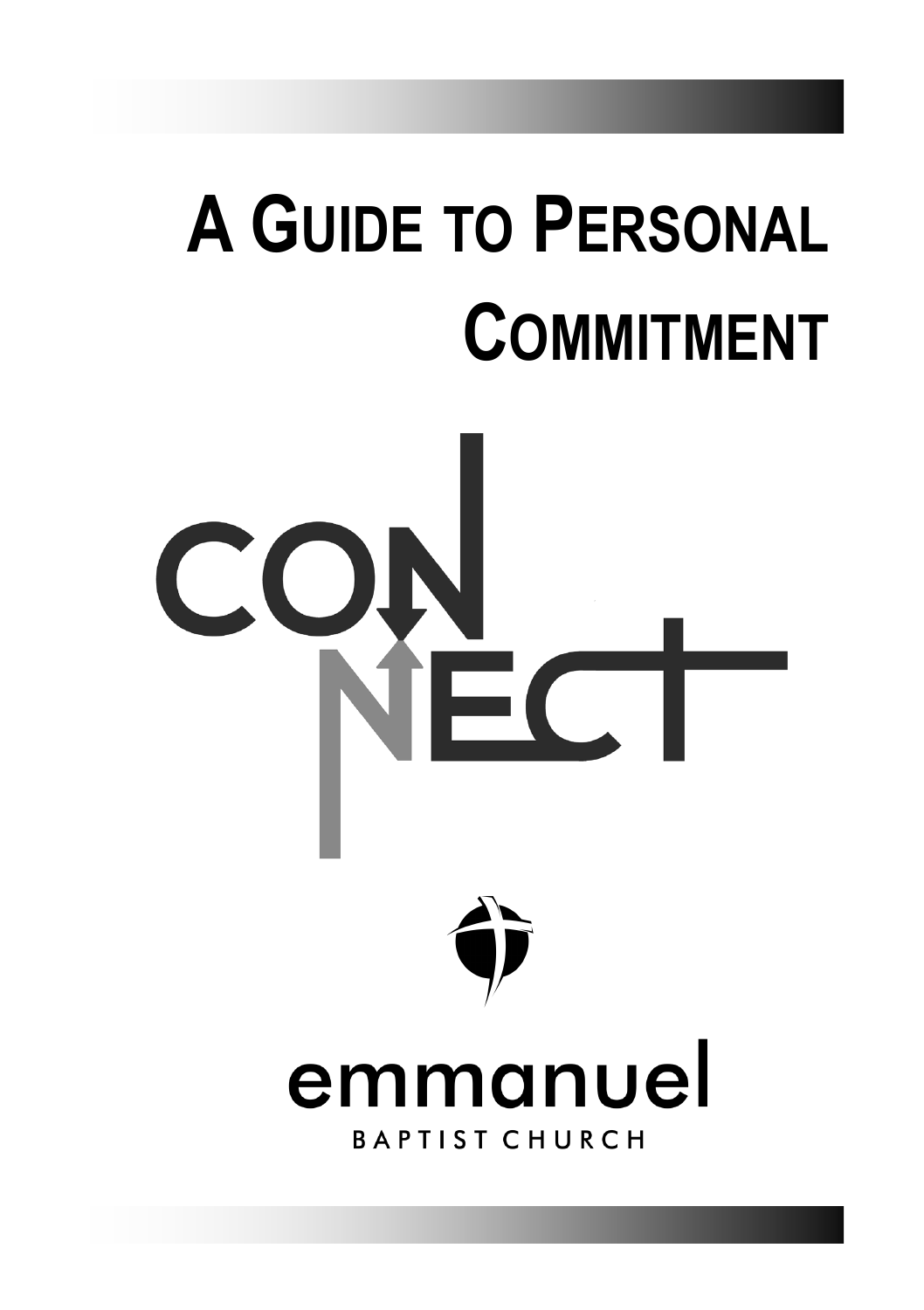# **SALVATION 1**

Have you come to a place in your life that you know for certain you have eternal life and will go to heaven when you die?

Suppose you were standing before God right now and He asked you, Why should I let you into my heaven? "What would you say?

#### **GOD'S PURPOSE**

God loves us and has a purpose for our lives. The Bible states it this way: "For God loved the world in this way: He gave His One and Only Son so that everyone who believes in Him will not perish but have eternal life" (John 3:16). God's purpose is that we have eternal life.

- God gives eternal life as a gift (Rom. 6:23).
- We can live a full and meaningful life right now (John 10:10).
- We will spend eternity with Jesus in heaven (John 14:1-3).

#### **OUR NEED**

As we search for meaning in life, we discover that our sinful nature keeps us from fulfilling God's purpose for our lives.

We are all sinners by nature and by choice. "For all have sinned and fall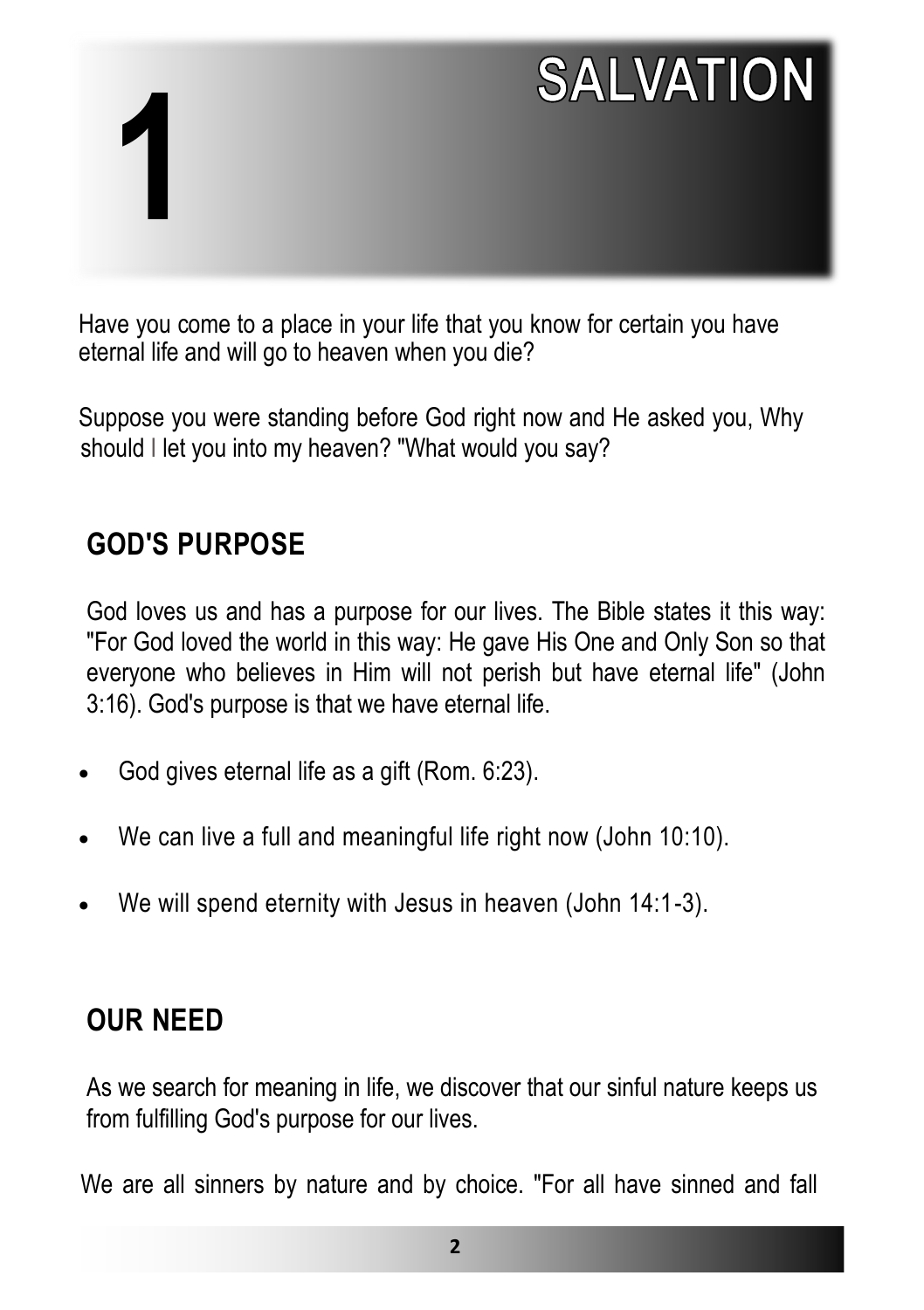We cannot save ourselves. "For by grace you are saved through faith, and this is not from yourselves; it is God's gift—not from works, so that no one can boast" (Eph. 2:8-9).

We deserve death and hell. "For the wages of sin is death, but the gift of God is eternal life in Christ Jesus our Lord" (Rom. 6:23).

#### **GOD'S PROVISION**

God is holy and just and must punish sin. Yet He loves us and provides forgiveness for our sin. Jesus said, "'I am the way, the truth, and the life. No one comes to the Father except through Me" (John 14:6).

- Jesus is God and became man (John 1:1,14).
- Jesus died for us on the cross (1 Pet. 3:18).
- Jesus was raised from the dead and is alive today (Rom. 4:25; 6:9-10).
- God, through His Holy Spirit, calls us to Himself (John 6:44).

#### **OUR RESPONSE**

The only way Jesus can affect our lives is for us to receive Him. The Bible says, "But to all who did receive Him, He gave them the right to be children of God, to those who believe in His name" (John 1:12).

We must repent of our sin. "Therefore repent and turn back, that your sins may be wiped out" (Acts 3:19).

- Repentance is not just feeling sorry for our sin (Acts 26:20).
- Repentance is turning away from our sin and turning to God through Jesus (Acts 26:20).
- We must place our faith in Jesus. "For by grace you are saved through faith, and this is not from yourselves; it is God's gift" (Eph. 2:8).
- Faith is not just believing facts about Jesus (Jas. 2:19).
- Faith is trusting in Jesus (Rom. 10:11).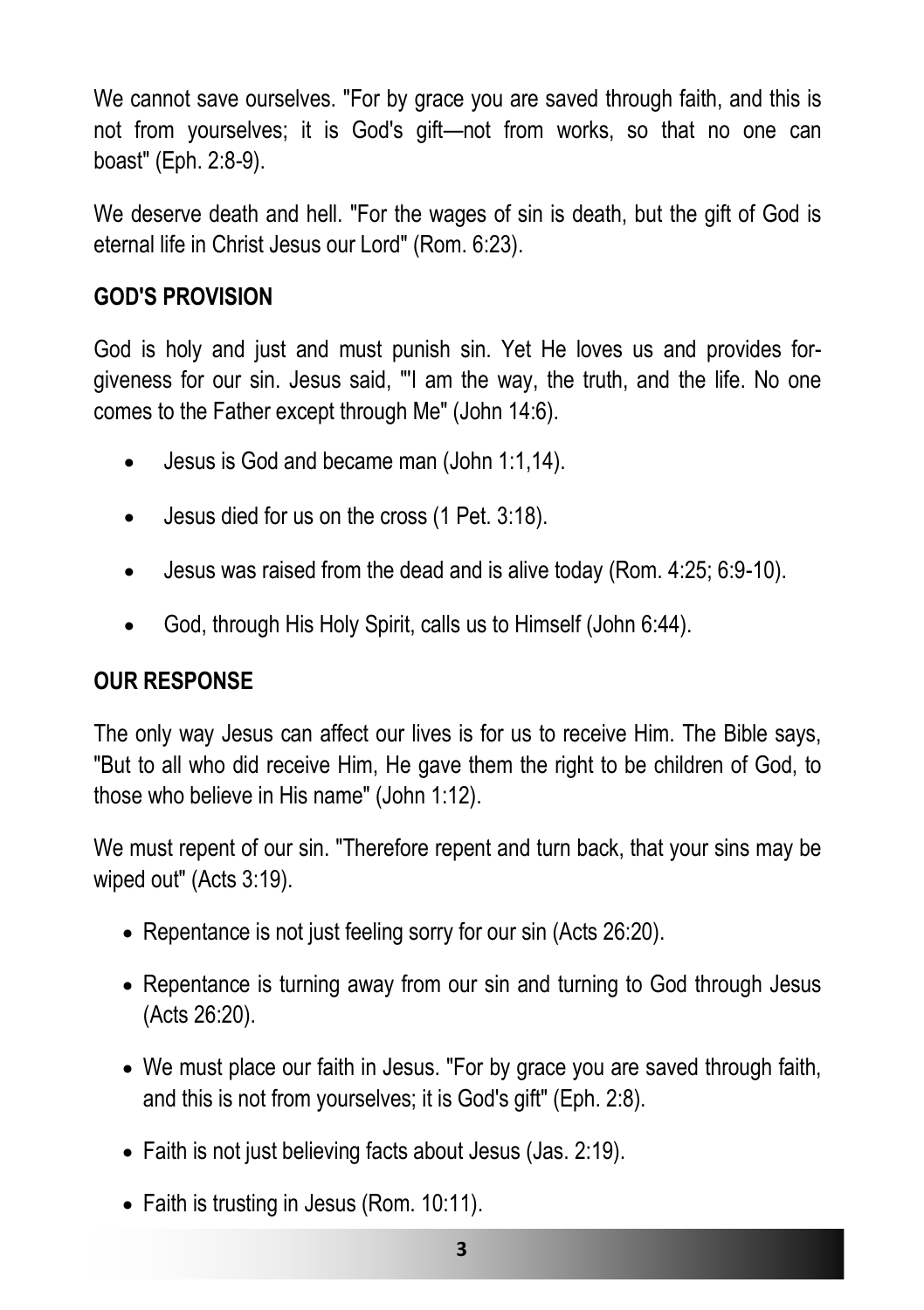- We must surrender to Jesus as Lord. "If you confess with your mouth, 'Jesus is Lord, and believe in your heart that God raised Him from the dead, you will be saved. With the heart one believes, resulting in righteousness, and with the mouth one confesses, resulting in salvation" (Rom. 10:9-10).
- Surrendering to Jesus as Lord is not just saying we give our lives to Jesus (Matt. 7:21).
- Surrendering to Jesus as Lord is giving Jesus control of our lives.

#### **MY COMMITMENT**

Giving Jesus control is something each person must do for himself or herself. No one else can make this decision for you. Jesus says, "Listen! I stand at the door and knock. If anyone hears My voice and opens the door, I will come in to him and have dinner with him, and he with Me" (Rev. 3:20).

- Does what we have been discussing make sense to you?
- Is there any reason you would not be willing to receive God's gift of eternal life?
- Are you willing to turn from your sin, place your faith in Jesus, and give Him control of your life right now?

If you are willing to receive Jesus into your life now, you can invite Him in by prayer. You may use the following prayer or a similar one using your own words:

Dear Lord Jesus, I believe You are the Son of God and died to forgive me of my sins. I know I have sinned. I ask You to forgive me. I turn from my sins, and I receive You as my Lord and Savior. Thank you for saving me. I want to live for You the rest of my life. Amen."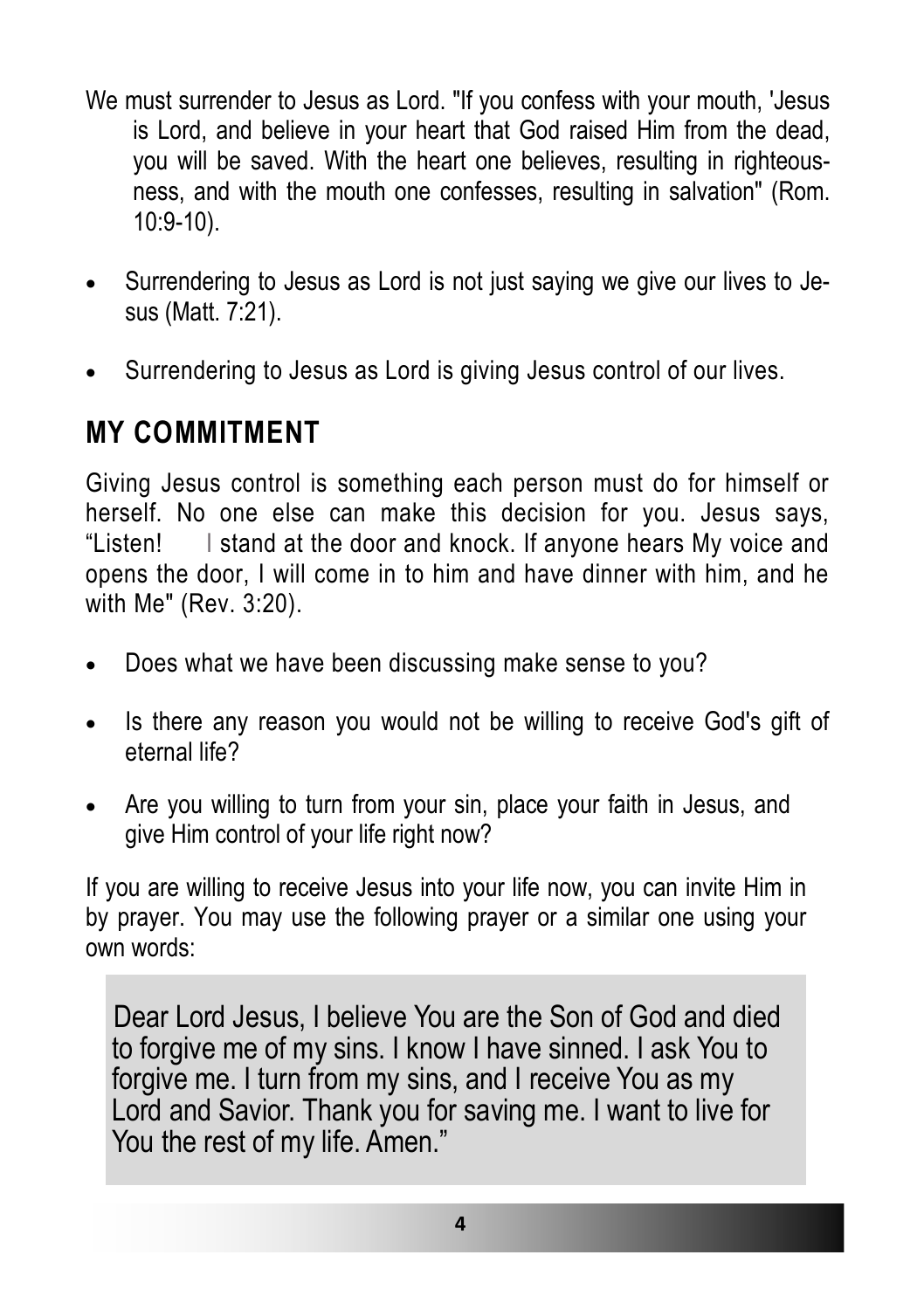## **BAPTISM 2**

Have you been baptized by immersion since receiving Jesus as Lord and Savior?

Baptism is a response of obedience to Jesus Christ as Lord (Acts 2:38,41). Although baptism does not save, it demonstrates our recognition of the lordship of Jesus over every aspect of our lives. "Go, therefore, and make disciples of all nations, baptizing them in the name of the Father and of the Son and of the Holy Spirit, teaching them to observe everything I have commanded you. And remember, I am with you always, to the end of the age" (Matt. 28:19-20).

#### **GOD'S PURPOSE**

- We declare our new life in Christ through baptism (Acts 2:41; 8:35-38; 16:25-34).
- We identify in the death, burial, and resurrection of Jesus, as well as our own spiritual death, burial, and resurrection, are portrayed in baptism (Rom. 6:3-5).

- We need to confess Jesus publicly through baptism soon after we are saved (Matt. 10:32).
- We need to obey Jesus' command (Matt. 28:19).
- We need to follow Jesus' example (Matt. 3:13-15).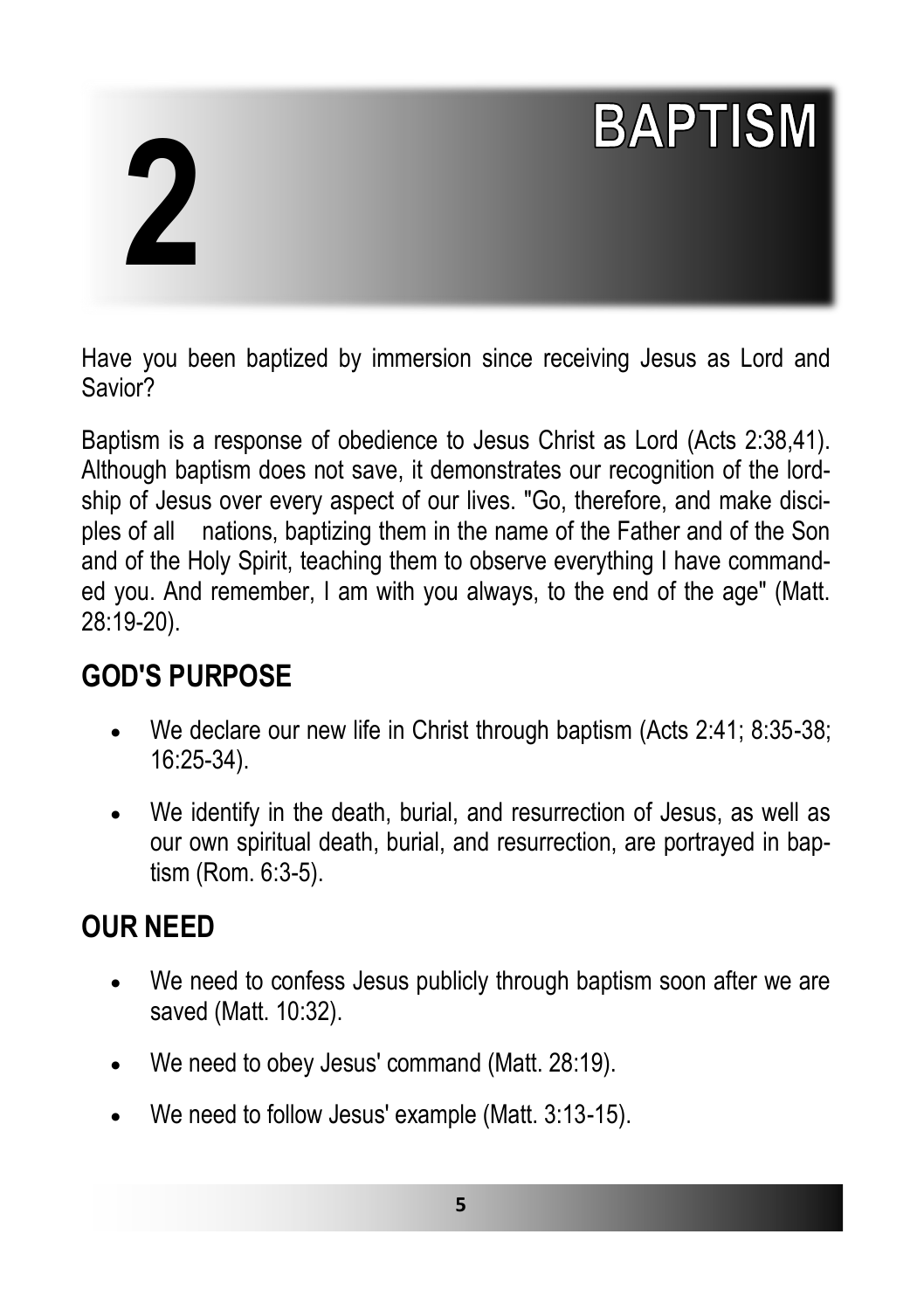- Jesus began His public ministry with baptism (Mark 1:9-11).
- Jesus demonstrated that immersion in water (being placed underwater) is the proper way to be baptized (Mark 1:10).
- Jesus has given authority to His followers to baptize (Matt. 28:19).

#### **OUR RESPONSE**

- Request a local church to baptize you.
- Be baptized as an expression of obedience to Jesus (Acts 2:41).
- Influence others through your baptism (Acts 16:31-33).

#### **MY COMMITMENT**

The Bible calls new Christians "babes in Christ" (1 Corinthians 3:1). Without certain essentials, babies will not develop normally.

The church is to a new Christian what the home and family are to a baby.

You identify with your new family by confessing Jesus publicly and by experiencing believer's baptism.

"Then they that gladly received his word were baptized: and the same day there were added unto them about three thousand souls" (Acts 2:41).

Attend church Sunday and share with the pastor that you want to be baptized and become a member of the church.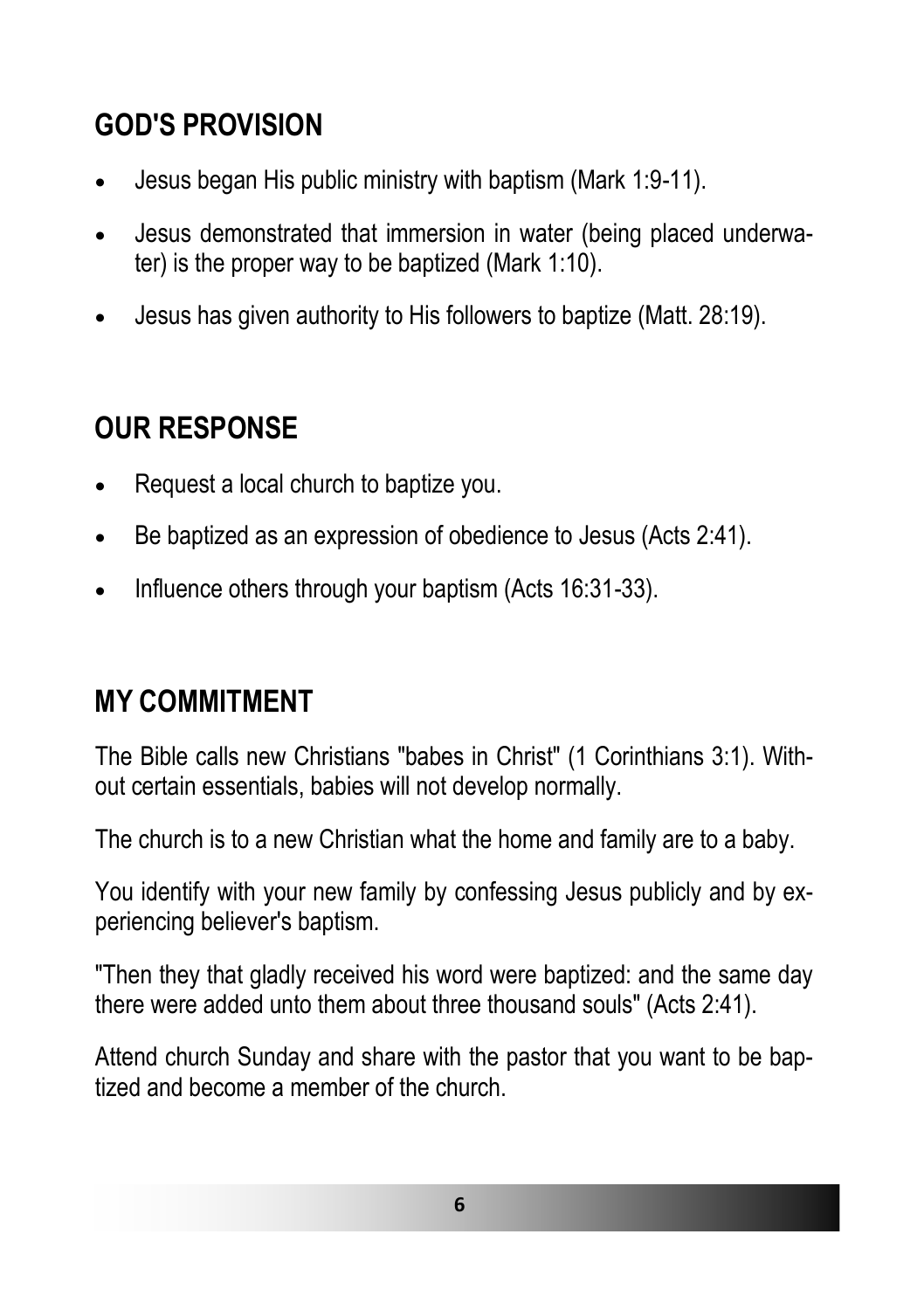# **3**

### **Church Membership**

Are you an active member of a local church? Where? Jesus built the church (Matt. 16:18), loves the church and gave Himself for the church (Eph. 5:25). The church is made up of God's people. To love Jesus is to love His church.

#### **GOD'S PURPOSE**

We can be a part of God's work through the church. "in the same way we who are many are one body in Christ and individually members of one another" (Rom. 12:5).

- As a part of the church, we can worship with other Christians (Heb. 10:25; Eph. 5:19-20).
- As a part of the church, we can evangelize, that is, share our faith (Acts 1:8; 2 Cor. 5:18-20).
- As a part of the church, we can grow to become the kind of people God wants us to be (2 Pet. 3:18).
- As a part of the church, we can minister to one another (1 Cor. 12:12-26).
- As a part of the church, we can fellowship with one another (Heb. 10:24- 25).

- We need to identify publicly with the family of God (Acts 2:41-42).
- We need strength for daily living, which comes through fellowship with other Christians (Heb. 3:13).
- We need to express our personal talents and spiritual gifts in service through the church (Rom. 12:4-8).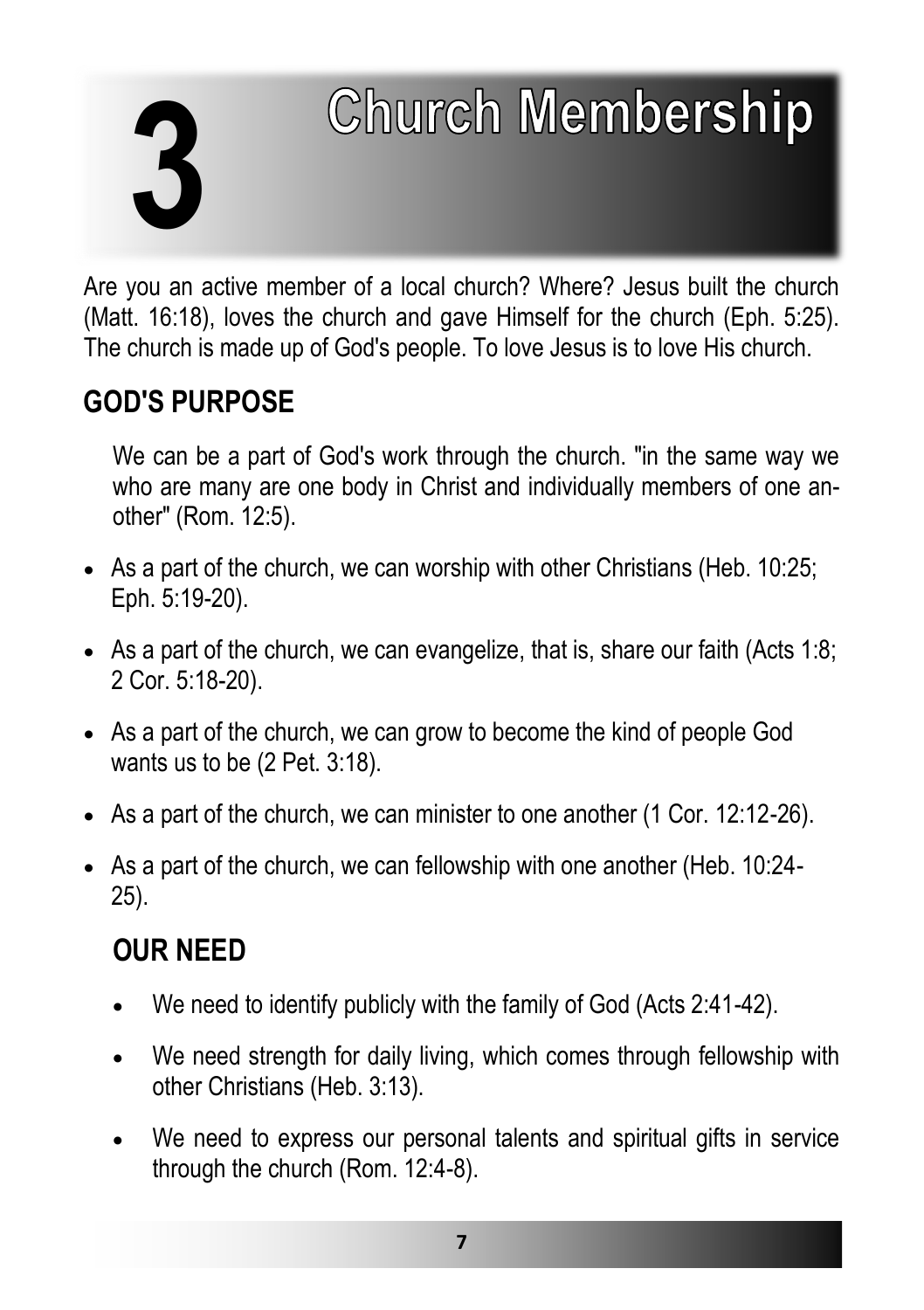- God established the church as the body of Christ (Eph. 4:4; Cot. 1:18).
- God provides for church membership through the invitation of the local church (Rev. 22:17).
- God encourages every Christian to participate in church membership (Heb. 10:25).
- Jesus set the example for faithful worship attendance (Luke 4:16).

#### **OUR RESPONSE**

- You may become a member of the local church fellowship by professing your faith and baptism (Acts 2:41,47).
- You may share the fellowship of the local church by joining its membership.
- After joining a church you will want to serve with others.
- You may join a church by statement that you have been baptized in a local church of like beliefs and practices.

#### **MY COMMITMENT**

If you are ready to make the commitment to join the fellowship of the local church, you may do so by expressing your intention on the attached commitment card. Seal your commitment in a prayer similar to the following:

"Dear Lord, thank You for the church, and particularly for this local church. Help me to be a faithful church member and support my church family."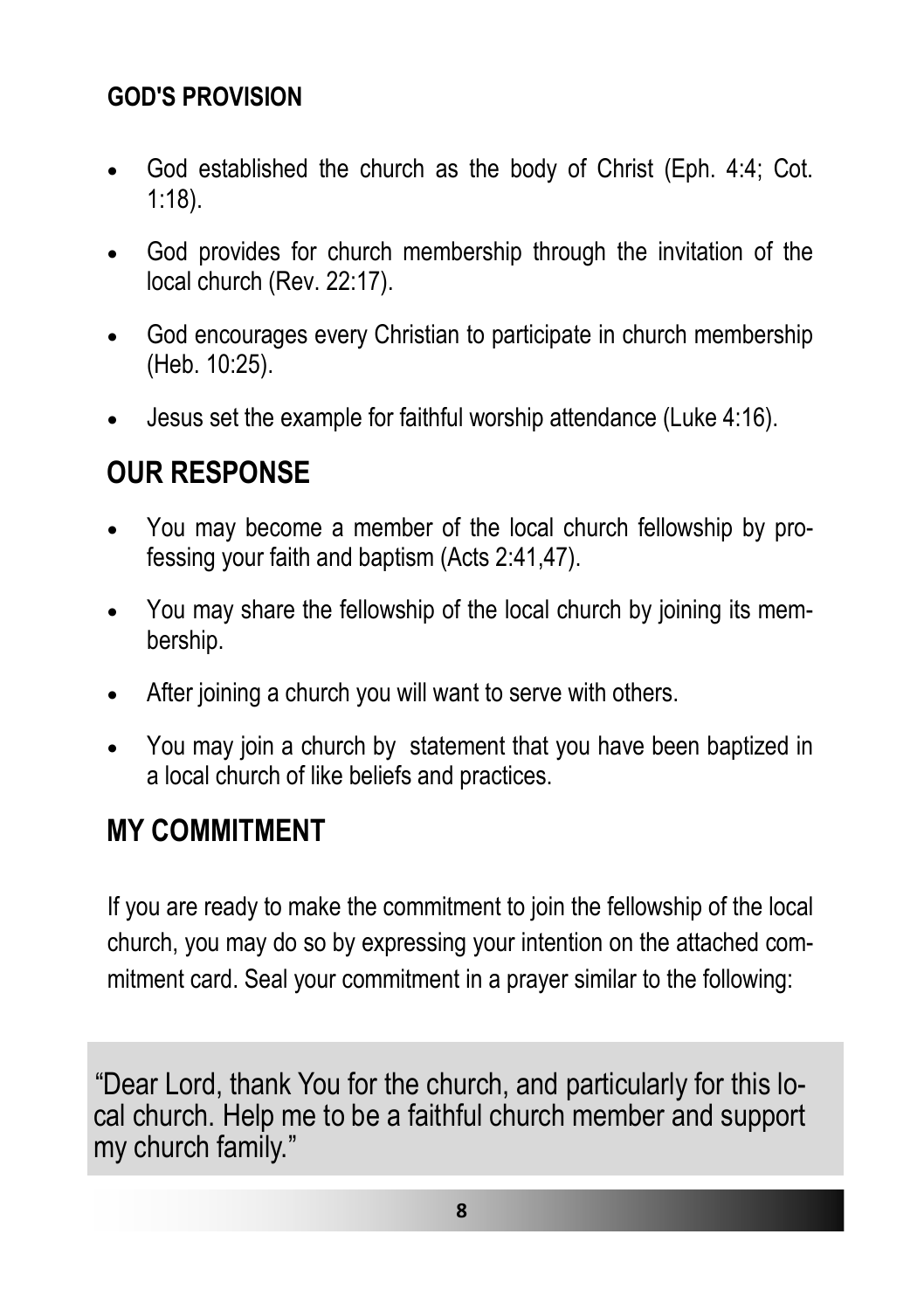## **Assurance of Salvation 4**

Do you doubt your salvation?

#### **GOD'S PURPOSE**

- God wants us to know we have eternal life. The Bible says, "The one who has the Son has life. The one who doesn't have the Son of God does not have life. I have written these things to you who believe in the name of the Son of God, so that you may know that you have eternal life" (1 John 5:12 -13).
- God wants us to experience the joy of salvation (John 15:10-11).

- Doubts are not uncommon to Christians. Satan wants us to doubt. He may plant doubts in our minds (Gen. 3:1), Even the biblical writers experienced doubts and expressed the need for renewal (Ps. 51:12). There are five major factors which cause believers to doubt:
- You may not have received adequate explanation when you first believed.
- You may have neglected prayer, Bible study, worship and service.
- You may have allowed sin, disobedience, or a failure to share your faith to cloud your relationship with Jesus.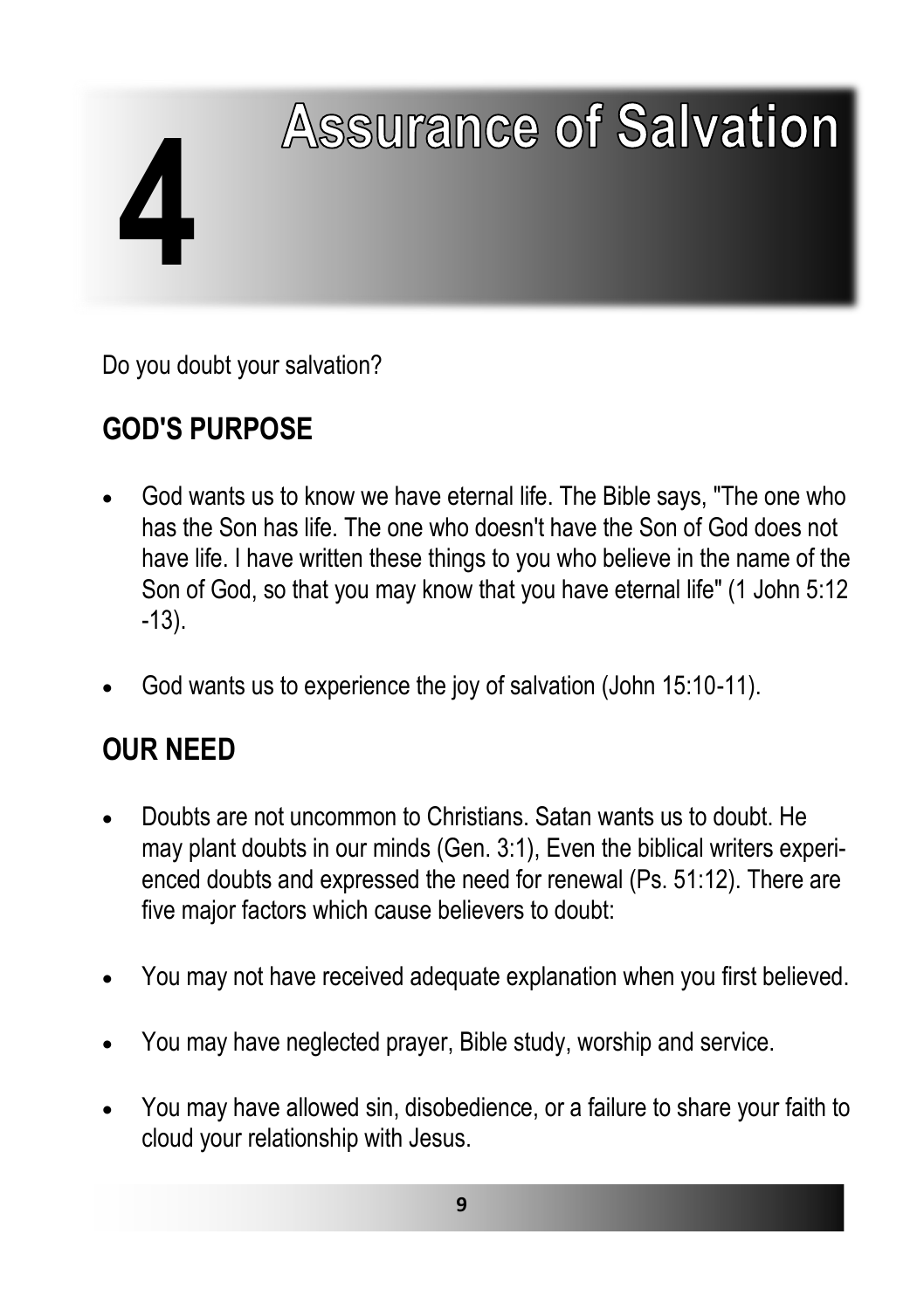- God has promised to complete His work of salvation in us (Phil. 1:6).
- Jesus promises assurance of eternal life: "I assure you: Anyone who hears My word and believes Him who sent Me has eternal life and will not come under judgment but has passed from death to life" (John 5:24).
- Jesus said no one could take a believer out of His hand (John 10:28).
- The Holy Spirit tells us we are the children of God (Rom. 8:16).

#### **OUR RESPONSE**

- We receive God's assurance by faith and express it through obedience (1 John 2:3-5). Christians are not to trust only their feelings. We walk by faith, not by sight (2 Cor. 5:7). Four actions can bring us to assurance:
- Confess all known sin. "If we confess our sins, He is faithful and righteous to forgive us our sins and to cleanse us from all un righteousness" (l John 1:9).
- Commit yourself to the lordship of Jesus Christ (Rom. 10:9-10).
- Claim God's promise of salvation by faith. (2 Tim. 1:12).
- Obey God's commands (John 14:21; 15:10).

#### **MY COMMITMENT**

Are you ready to take the four faith actions which bring assurance of salvation? If so, you may want to pray the following or a similar prayer now:

""Father, I place my complete faith in You: I confess to you any sin (you may want to name known sins); I commit myself to the lordship of Jesus. I claim Your promise of assurance; and I will live in obedience to your commands. Thank you for the assurance of my salvation."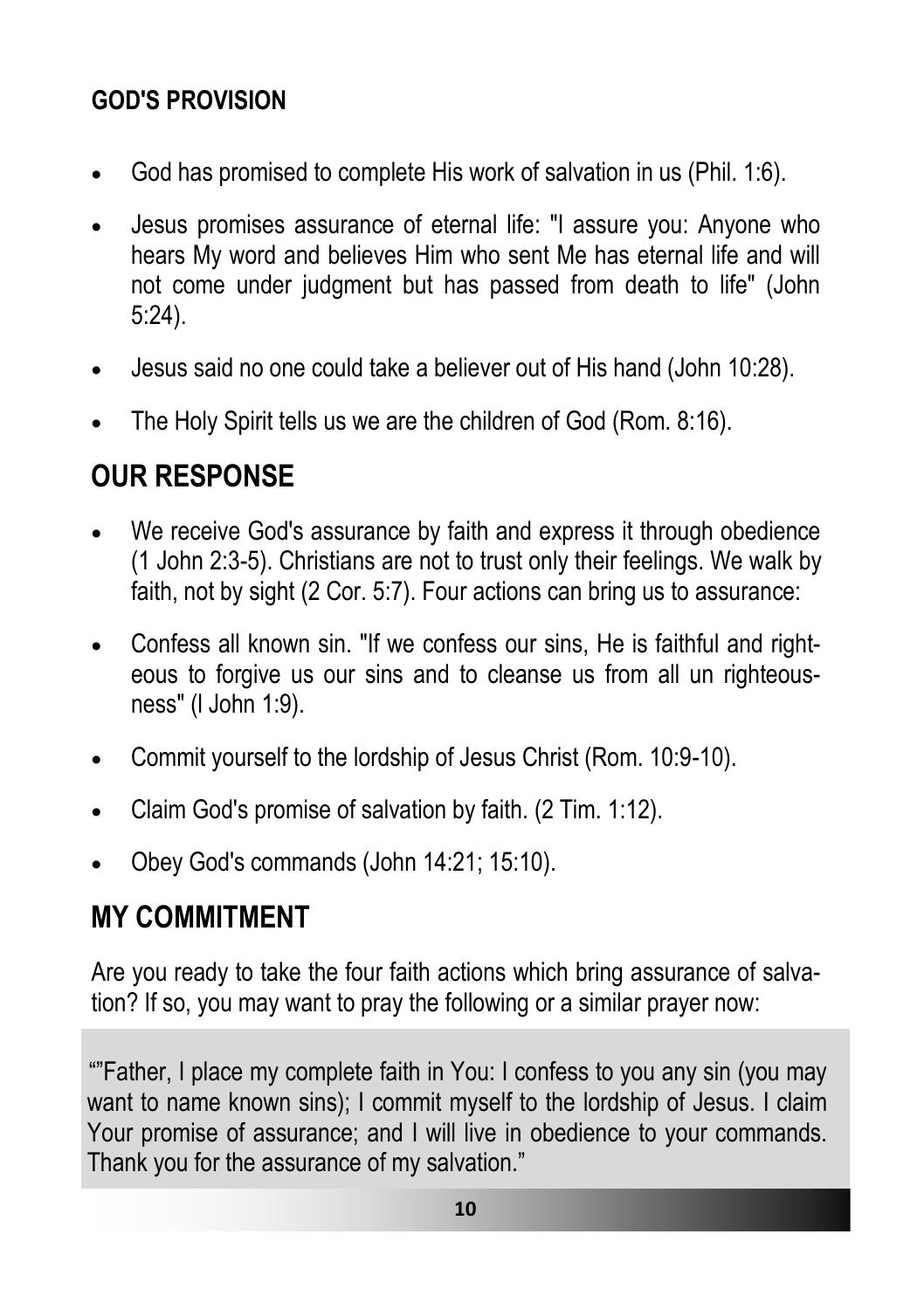# **5**

### **Rededication to Grow Toward Spiritual Maturity**

You may feel you are not as close to Jesus as you once were, or you may realize you are not growing spiritually.

#### **GOD'S PURPOSE**

- Jesus should be Lord of all your life (Luke 6:46).
- God wants your life to be useful and joyful (John 15:10-11).
- God wants you to live in fellowship with Him (1 John 1:7).
- God commands us to be filled with the Holy Spirit (Eph. 5:18).
- God wants us to use our gifts for ministry (2 Tim. 3:16-17).
- When you fail in your walk with Him, God wants to forgive you and restore you to a useful life with Him (1 John 1:9).

- Personal sin will hinder our fellowship with God (Isa. 59:2).
- Living in the world will hinder our spiritual growth without a commitment to spiritual maturity (Rom 12:1-2).
- Confess and forsake all known sin (1 John 1:9).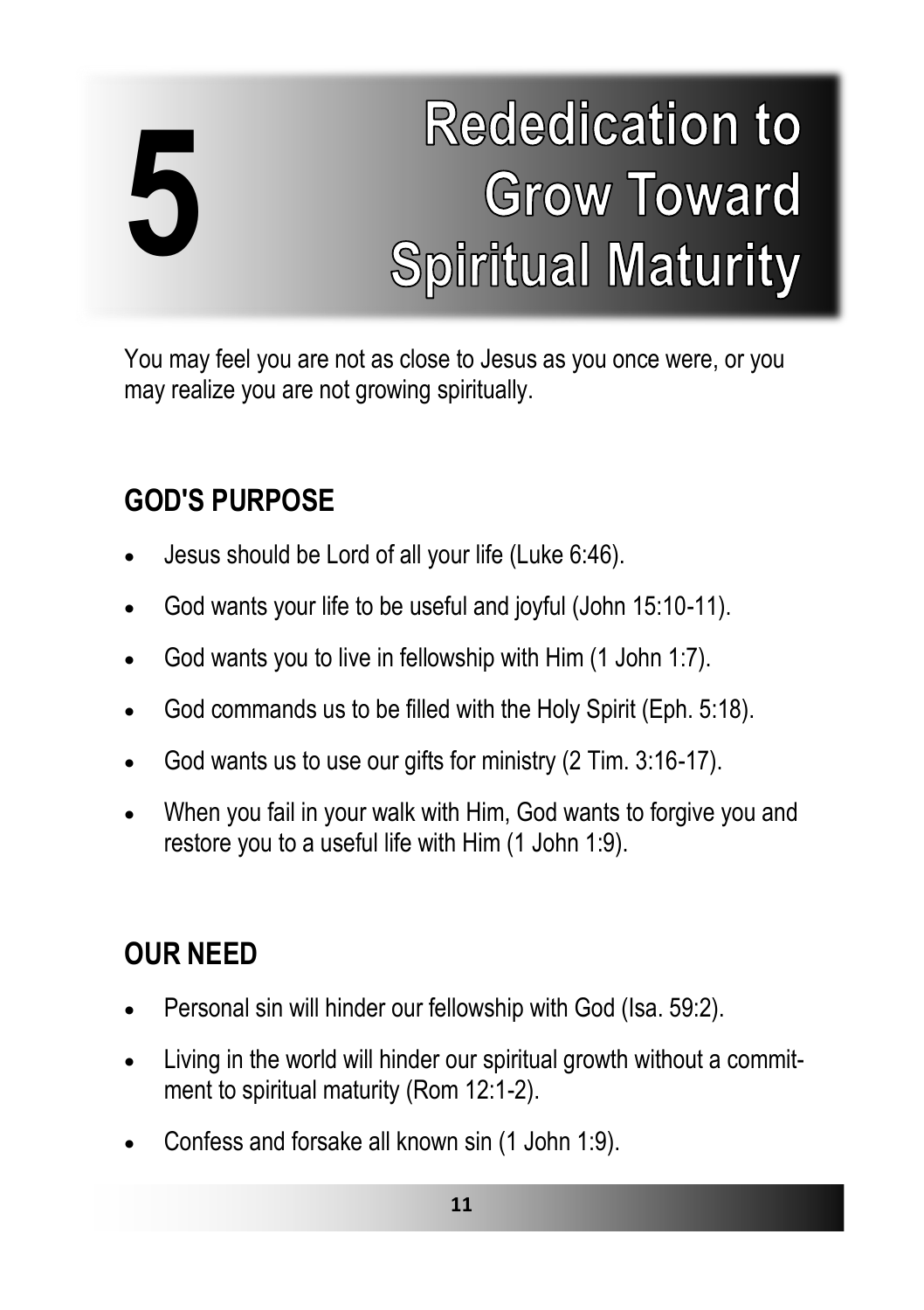God offers six major tools for transformation and spiritual growth.

- God uses Scripture to set apart believers for His purposes (John 17:17).
- Spiritual disciplines, such as prayer, Bible study, worship, fasting, witnessing, and serving help us to grow (1 Tim. 4:7).
- Family and home influences may encourage us toward spiritual growth (2 Tim. 1:5).
- The church, as the body of Christ, encourages all to reach unity in their faith and knowledge of Jesus (Eph. 4:12-13).
- God works in all circumstances of life to bring us to Christlikeness (Rom. 8:28-29).
- God disciplines His children to transform us into the likeness of Jesus (Heb. 12:10).

#### **OUR RESPONSE**

• Confess any known sin (Prov. 28:13).

"Heavenly Father, I want to be like Jesus. I commit myself to you and ask you to work in my life to develop the fruit of the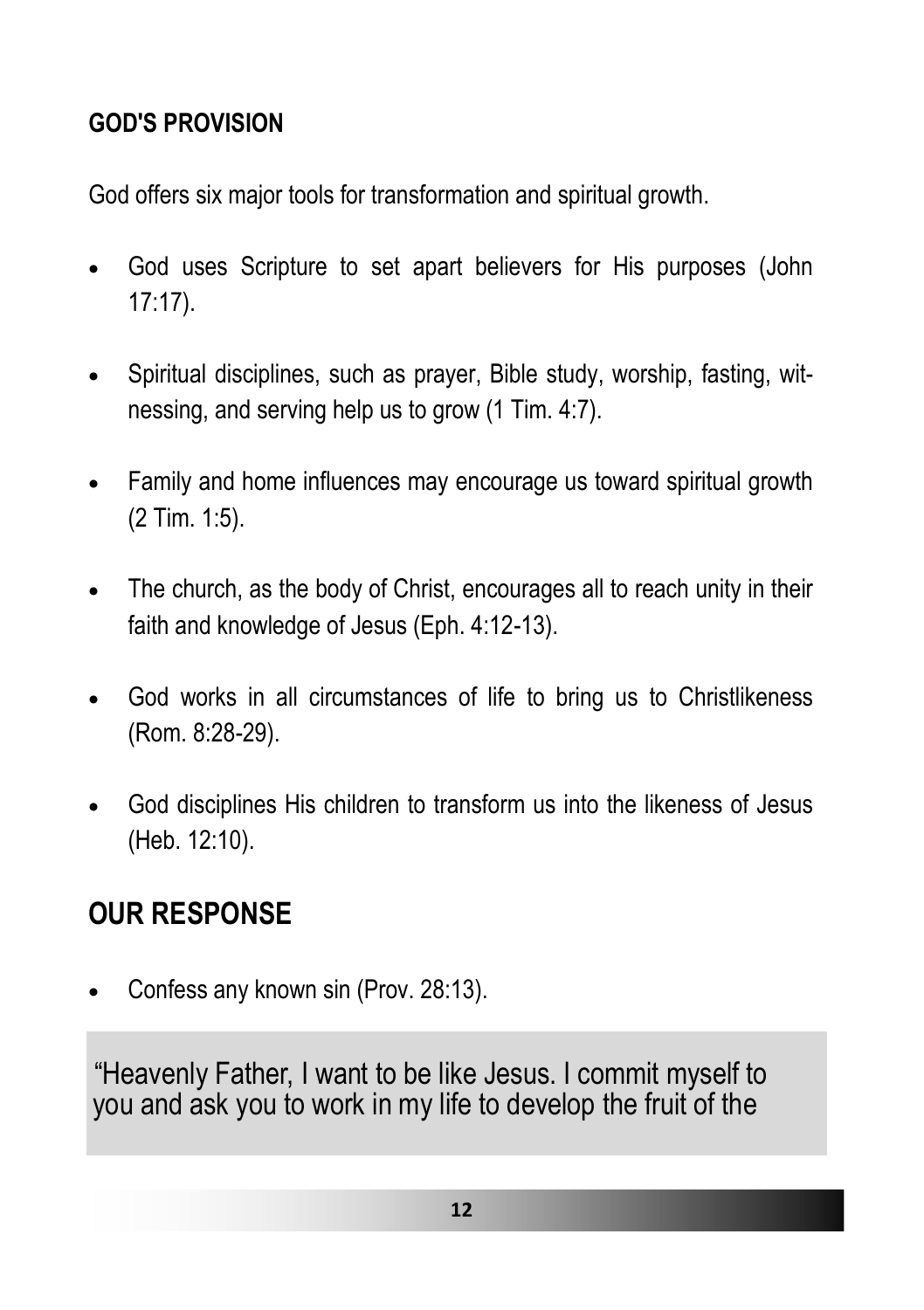# **6**

### **COMMITMENT To Vocational**

What do you think God wants you to do with your life? God wants you to know His will (Eph. 5:17), and He will help you discover it (Rom. 12:2).

#### **GOD'S PURPOSE**

- Every Christian is called to ministry, that is, to Christian service (Eph. 4:1).
- God reaches out through His people to the world (2 Cor. 5:20).
- God gives us spiritual gifts to minister to others (Rom. 12:6, 1 Pet. 4:10).
- God gives leaders to the church to equip its people for ministry: "And He personally gave some to be apostles, some prophets, some evangelists, some pastors and teachers, for the training of the saints in the work of ministry, to build up the body of Christ" (Eph. 4:11-12).

- We need to be laborers in the fields that are ready for harvest (Luke 10:2).
- We need to sense an urgency of sharing the gospel because so many in the world are lost and headed for eternity in hell (Matt. 7:13).
- We need to obey the will of God as He reveals it. "For it is God who is working in you, [enabling you] both to will and to act for His good purpose" (Phil. 2:13).
- We need to equip others for service (2 Tim. 2:2).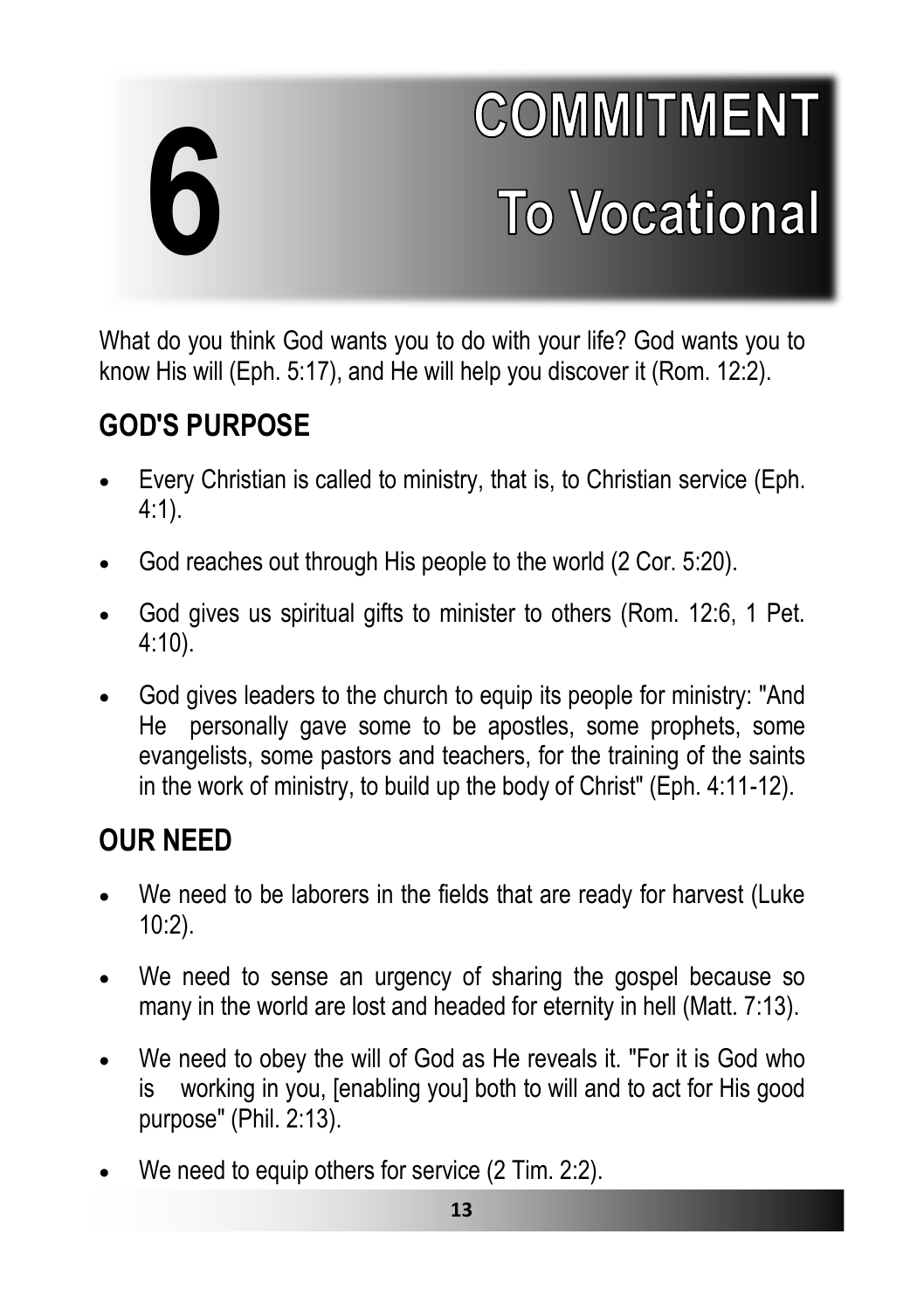- It is God who calls you to Christian service (1 Sam. 3:8-9; Acts 9:1- 20).
- God will equip you for the ministry He gives you (Phil. 2:13).
- God promises to be with you (Ex. 4:12; Josh. 1:9).
- The Holy Spirit will empower you (Acts 1:8; Phil. 4:13).

#### **OUR RESPONSE**

- Discover God's will for service by complete surrender to Jesus as Lord (Rom. 12:1-2).
- Commit yourself to doing what God directs you to do (Luke 5:5; 9:23).
- Trust God for quidance. "Trust in the LORD with all your heart, and do not rely on your own understanding; think about Him in all your ways, and He will guide you on the right paths" (Prov. 3:5-6).

#### **MY COMMITMENT**

Are you willing to do God's will? If you are, He will reveal His will to you, a step at a time. Will you respond to each step as God reveals it and trust Him for the next steps? Your first step is to serve faithfully where you are (Matt. 25:21; 1 Cor. 4:2).

If you are willing to commit yourself to following God's will for all of your life, you may want to pray the following or a similar prayer:

"Dear Lord, thank You for providing a perfect plan for my life. I am committed to obeying Your will as You reveal it to me."